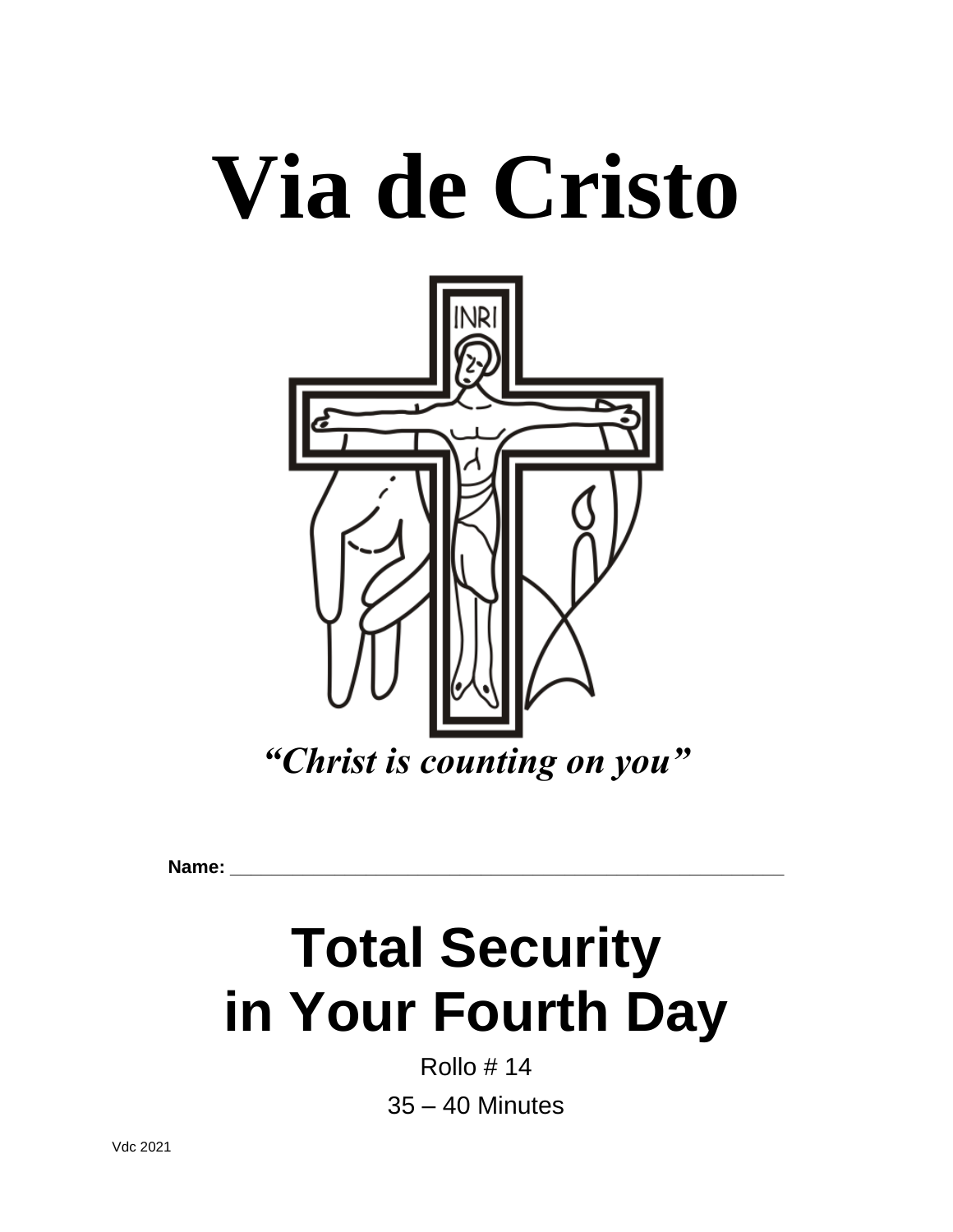### **TOTAL SECURITY IN YOUR FOURTH DAY**

**Time:** 35-40 minutes. Content of this rollo is expected to take 15 minutes, allowing for 15 – 20 minutes of personal story integrated into the outline.

**Orientation:** This is the last talk of the weekend. The environment is generally fervent and enthusiastic. Weekenders are beginning to think about tomorrow perhaps with some concern. Their sense of commitment to transform their environments will usually create in them the need for reinforcement and encouragement.

**Style:** Enthusiasm and conviction. This talk must be given by a person who is committed to the concept of living a life of grace. It is critical for the weekenders/pilgrims to understand the importance of participation in a local congregation, active in a renewal group, and participate in ultreyas.

**Objectives:** We want them to know in no uncertain terms that they have been called to this weekend and now are being called to bring the mission of Christ into their environments. Toward that end, the participation in their local congregation, the concept of group reunion, and the support of friends is important and the key point of this talk.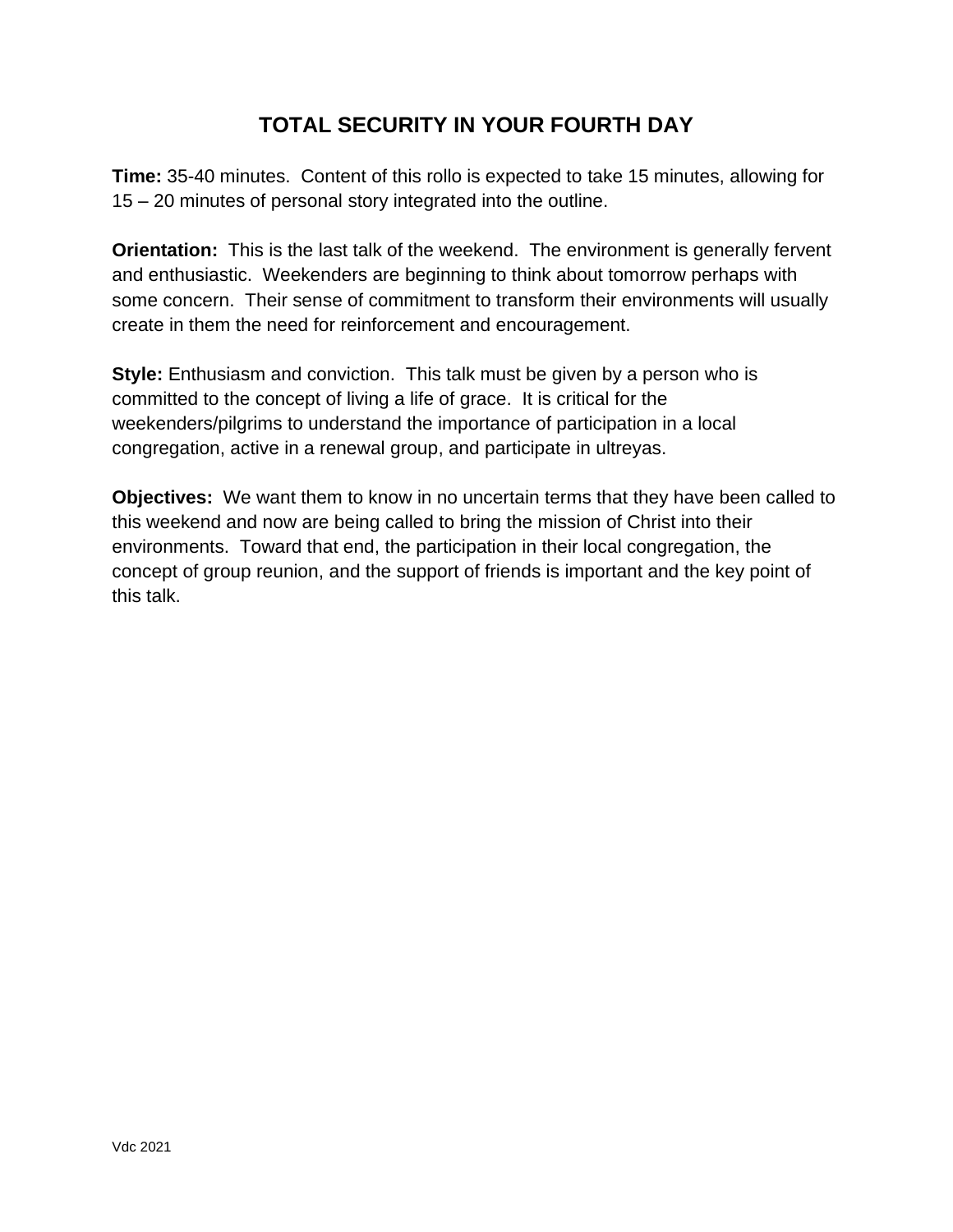**Preparation:** Prepare to write your Rollo with prayerful consideration of the above orientation, style, and objectives. Remember, you are delivering God's message through your words. Studying the following verses will provide context and guidance.

Matthew 17:1-9

Luke 9:28-43

John 15:5

Matthew 18:20

Hebrews 10:24-25

I Corinthians 12

Matthew 13:46

Matthew 7:21

**Do not include all the verses in your talk**. Pick two to four verses that speak to you and share them to emphasize your point. The Rector and Spiritual Director may also have verse selections to include.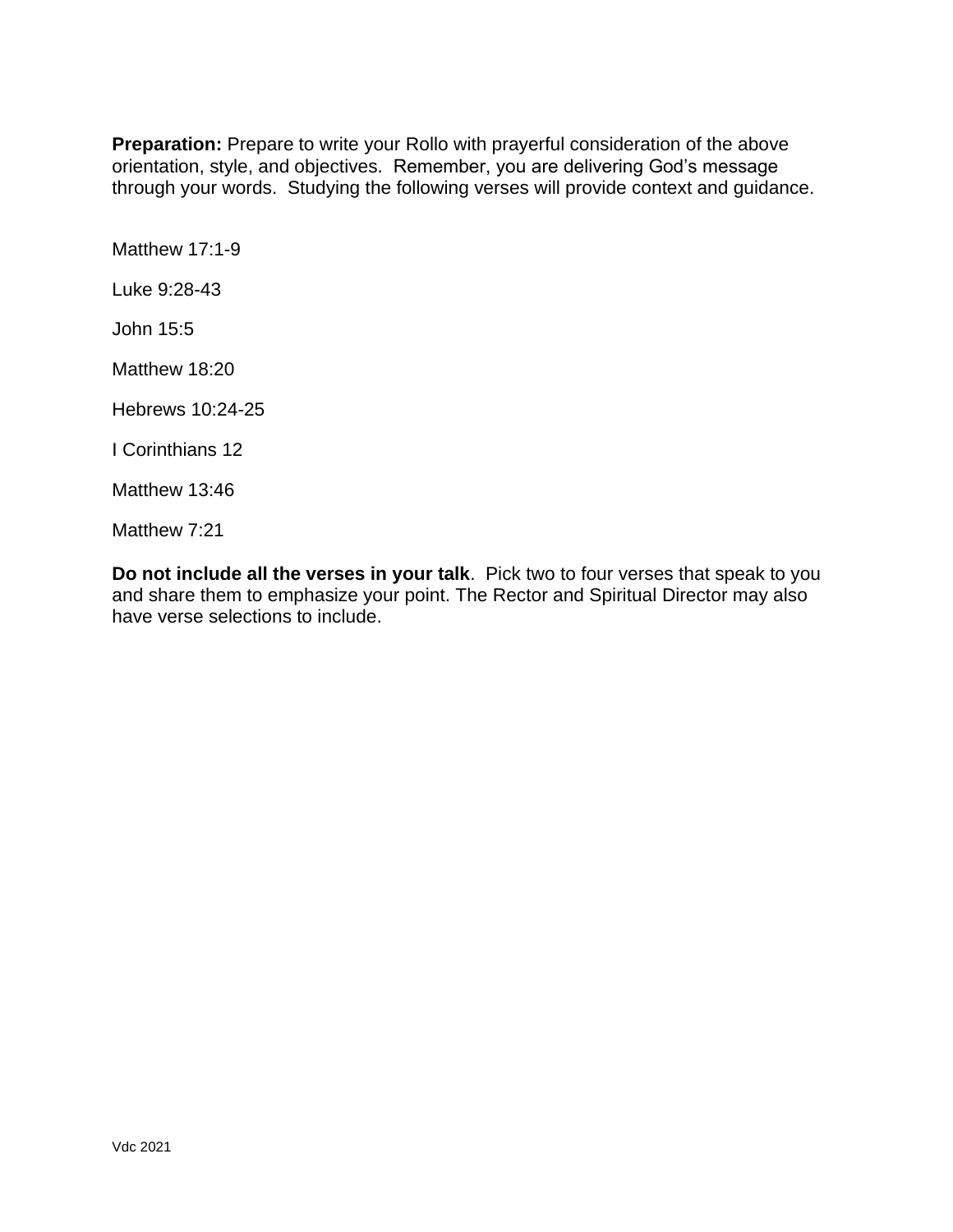#### **1. INTRODUCTION**

- A. If this weekend experience simply fades into a pleasant memory, it will have little effect on the advancement of the Kingdom, either within you or in the world.
- B. God called you to this Via de Cristo weekend to: (refer to weekend rollos)
	- Direct your whole life to God (Piety).
	- Develop a fully Christian attitude by transforming your mind. (Study)
	- Be an evangelizer (share the Good News), witnessing to Christ in your life. (Apostolic Action)
	- Be God's agent for change to those you influence. (Leaders)
	- Attempt to transform each of your environments into a living Christian community. (Study and Environment)
	- Be the Church in the world where you live. (Laity and Christian Community in Action)
- C. In order to meet this challenge, we need to allow the Holy Spirit to change our lives and help you persevere.

D. Via de Cristo provides a proven method to persevere. It enables us to continue to grow in our faith and share the gospel with all parts of our world.

#### **2. COMING DOWN FROM THE MOUNTAIN Top – VdC method of perseverance.**

Please use the Transfiguration text of Matthew 17:1-9.

- A. Participate in your local congregation. If you do not have one, talk to your sponsor or spiritual director.
- B. Renewal Group is a small group of 3-8 Christian friends which is meant to support the spiritual growth of each member.
- C. An Ultreya is a gathering of larger VdC community, most often a gathering of your local VdC community.
- D. Spiritual Direction by pastor or Spiritual Director.

#### **3. LIVING A LIFE OF GRACE – My Story**

- A. Immediately following the weekend:
	- Post weekend euphoria and post weekend let down.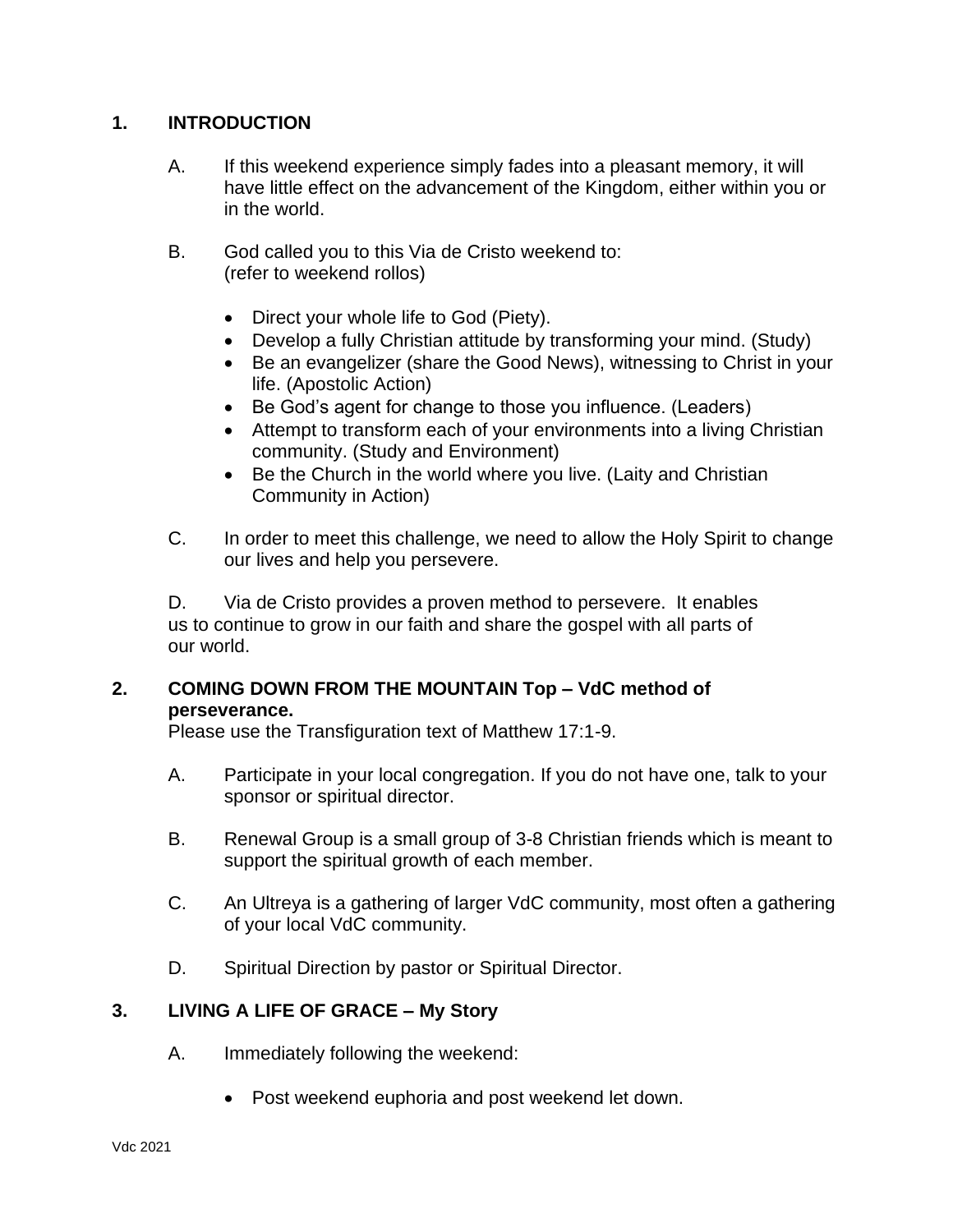- Post weekend Ultreya, an opportunity for you to connect with those who were present on the weekend and share your experiences. As with all our gatherings we begin our time together with the Prayer of the Holy Spirit, join our voices in song, share a witness talk, worship together and enjoy food and fellowship.
- B. Incorporating the weekend into my daily life. Share personal examples of how you incorporate the VdC principals using the points below. Make sure to include why it's important and how you are sustained by these practices. This would be a time to remind weekenders/pilgrims of the tripod (Piety, Study and Action)
	- Worship and participate in a local congregation
	- Renewal groups
	- Ongoing relationship or connecting with a Pastor or Spiritual Director

#### **4. RENEWAL GROUPS**

- A. Renewal Group Characteristics
	- Three to eight friends that consistently gather (once a week or every other week) with Christ in the center.
	- A safe and confidential space to reflect on and share God's presence in our lives and how we are living out our lives of faith utilizing the VdC tripod.
	- While this is a time of sincerity and reflection it can also be a time of joy and happiness.
- B. Renewal Group Method this is the time to introduce the renewal group card.
	- Pray the Prayer of the Holy Spirit.
	- Check in with questions like:
		- What has nourished your life?
		- What moments in the week were you most aware of Christ's presence?
		- What insight have you had as you encountered God's word since we last met?
		- What success or challenges have you experienced sharing the Good News and serving others?
	- This can also be a time for bible study or service event (action).
- C. Renewal Group Disclaimer Please make sure to reference the fact that each renewal group has a distinct personality. What may work for some